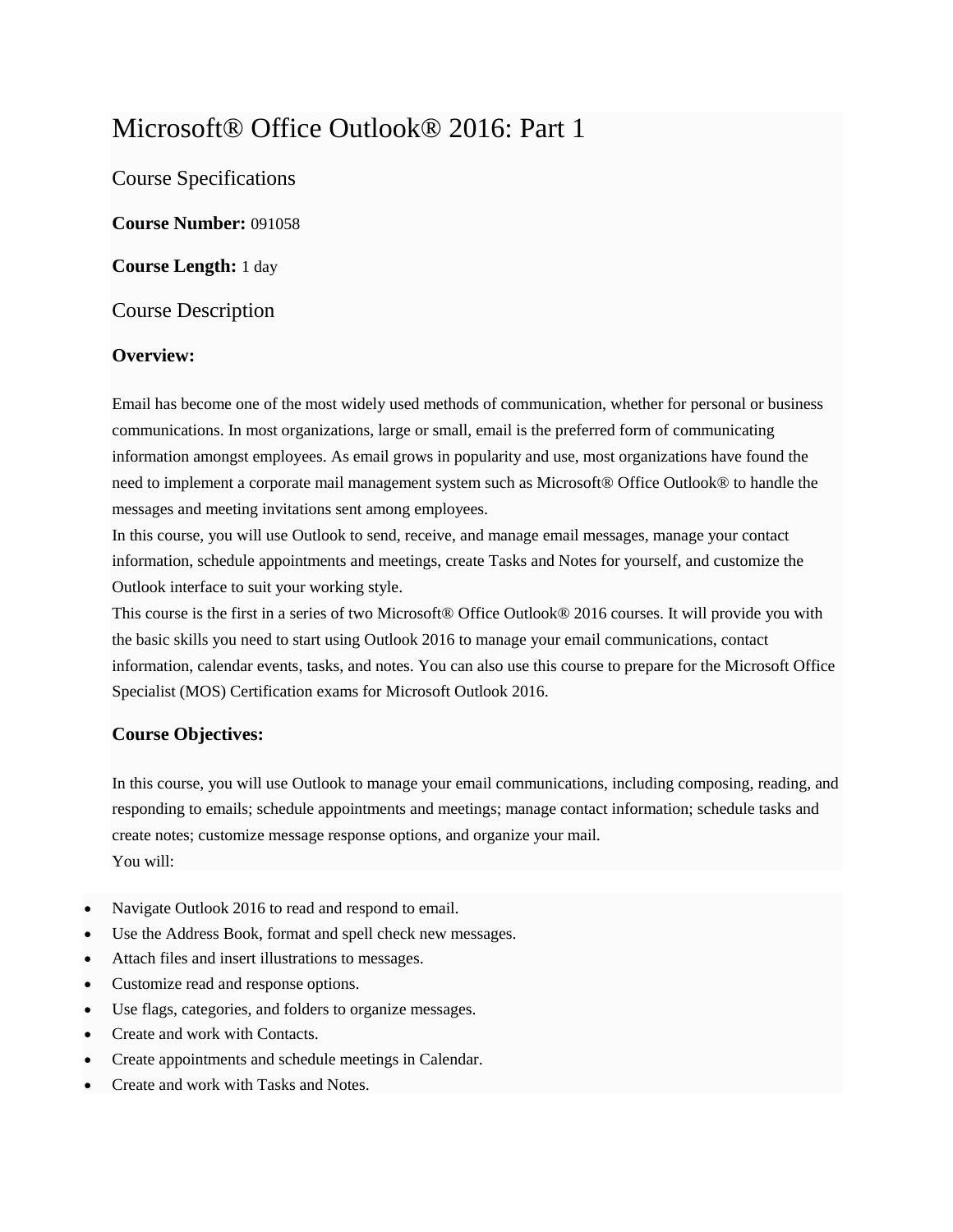#### **Target Student:**

This course is intended for people who have a basic understanding of Microsoft® Windows® and need to know how to use Outlook as an email client to manage their email communications, calendar appointments, contact information, and other communication tasks. In addition to creating and sending email, this course will introduce you to organizing your mail, working with attachments, formatting message text, scheduling meetings, and responding to meeting invitations.

## **Prerequisites:**

To ensure your success in this course you should have end-user skills with any current version of Windows, including being able to start and close applications, navigate basic file structures, and manage files and folders is recommended. You can obtain this level of skill and knowledge by taking either one of the following Logical Operations courses, or any similar course in general Microsoft Windows skills:

*Using Microsoft® Windows 10*

or

*Microsoft® Windows 10: Transition from Windows 7*

## Course-specific Technical Requirements

#### **Hardware**

For this course, you will need one workstation for each student and one for the instructor. Each computer will need the following minimum hardware configurations:

- 1 GHz 32-bit or 64-bit processor
- 1 GB RAM (32-bit) or 2 GB RAM (64-bit)
- 25 GB available disk space
- DirectX 10 graphics card and a 1,024  $\times$  576 or higher resolution monitor (1,024  $\times$  768 resolution or higher monitor recommended)
- Keyboard and mouse (or other pointing device)
- Network cards and cabling for local network access
- Internet access (contact your local network administrator)
- Printer (optional) or an installed printer driver
- Projection system to display the instructor's computer screen

#### **Software**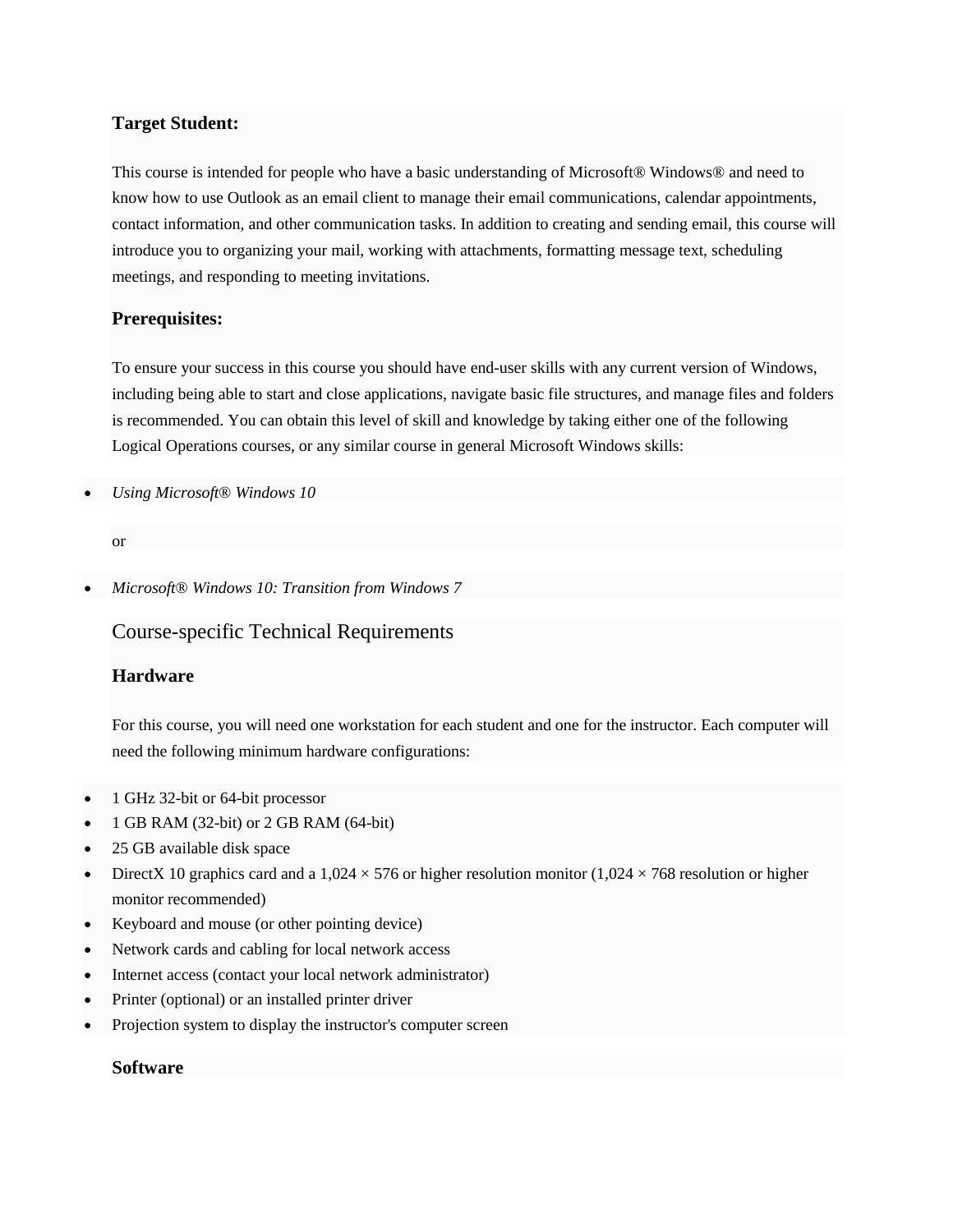Software requirements for all classroom computers:

- Microsoft® Windows® 10 Professional or Enterprise
- Microsoft® Office Professional Plus 2016 (included with Office 365 Enterprise E3)
- Microsoft® Office 365™ licenses (Office 365 Enterprise E3 is recommended)The Office 365 plan you use depends on the licensing available in your environment. If you wish to use a trial version for testing, Office 365 Business Premium and Office 365 Enterprise E3 are acceptable. The plan you choose must include the full, installed Office applications in order to have access to Outlook 2016.

## Course Content

#### **Lesson 1: Getting Started with Outlook 2016**

**Topic A:** Navigate the Outlook Interface **Topic B:** Work with Messages **Topic C:** Access Outlook Help

#### **Lesson 2: Formatting Messages**

**Topic A:** Add Message Recipients **Topic B:** Check Spelling and Grammar **Topic C:** Format Message Content

#### **Lesson 3: Working with Attachments and Illustrations**

**Topic A:** Attach Files and Items **Topic B:** Add Illustrations to Messages **Topic C:** Manage Automatic Message Content

#### **Lesson 4: Customizing Message Options**

**Topic A: Customize Reading Options Topic B:** Track Messages **Topic C:** Recall and Resend Messages

#### **Lesson 5: Organizing Messages**

**Topic A:** Mark Messages **Topic B:** Organize Messages Using Folders

#### **Lesson 6: Managing Your Contacts**